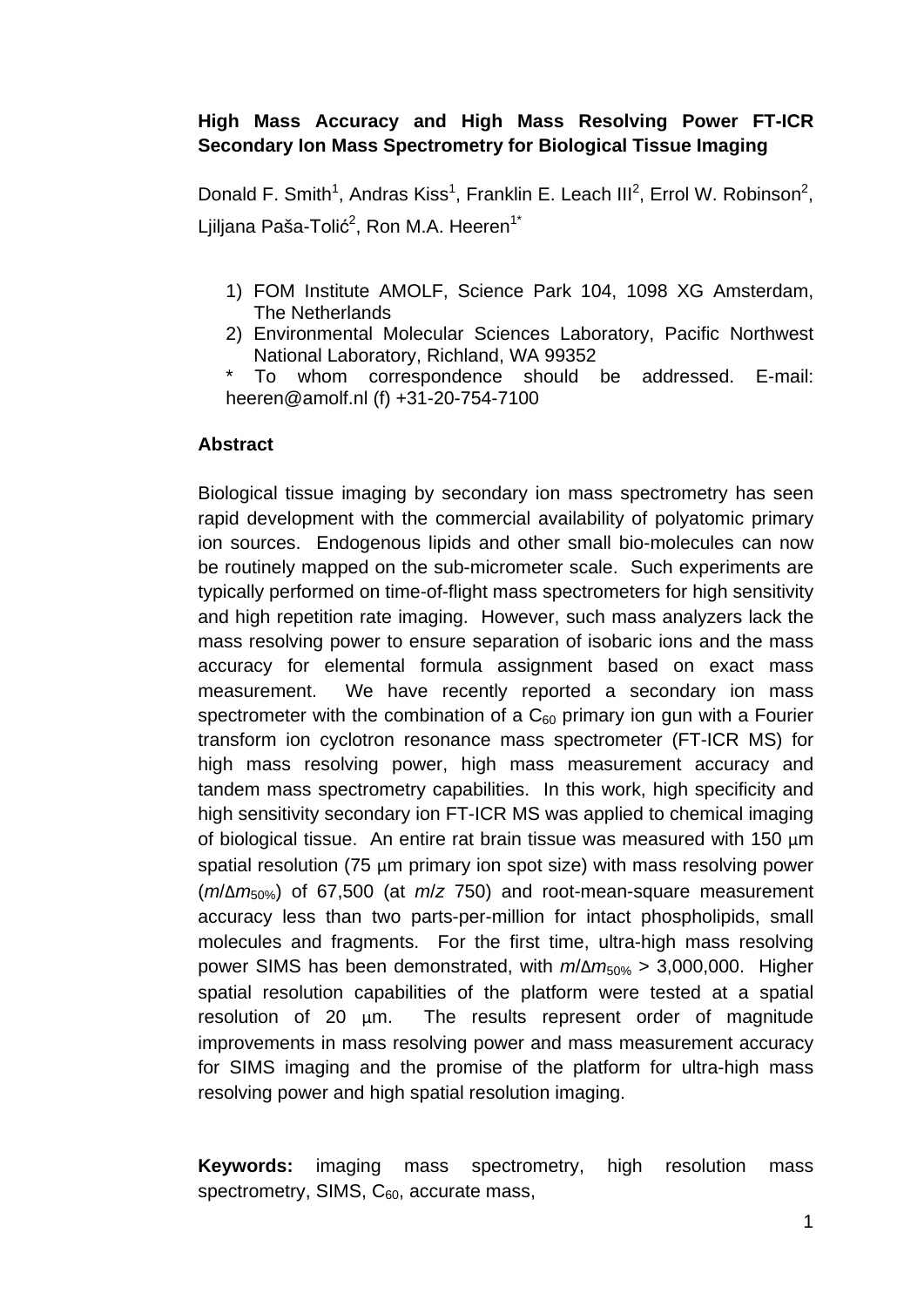## **Introduction**

Secondary ion mass spectrometry (SIMS) has long been used for high spatial resolution chemical imaging of surfaces[1-3]. While matrix assisted laser desorption ionization (MALDI) uses a focused laser beam for desorption/ionization, SIMS uses a high energy primary ion beam, which can easily be focused to 1  $\mu$ m or less for high spatial resolution imaging. While many applications lean towards spatial mapping of elements and small molecules, the use of SIMS for biological tissue and cell analysis has been steadily on the rise[4-7]. This is largely due to the advent of ion sources which produce large primary ions (e.g. bismuth[8]/gold[9,10] liquid metal ion guns and  $C_{60}$ (buckminsterfullerene)[11] sources), which have higher secondary ion yields and induce less fragmentation than smaller primary ions[12]. The commercial availability of such sources has led to widespread use of SIMS for mapping of intact lipids and other small biological molecules at high spatial resolution[13-15].

Time-of-flight (TOF) mass spectrometers are most commonly coupled with SIMS sources. They offer high repetition rates and have high sensitivity, which are required for large (100's of  $\mu$ m) area imaging at high spatial resolution. Further, TOF instruments used for SIMS have moderate mass resolving power (typically *m/Δm*50% = 2,000-10,000) and good mass measurement accuracy (10-100 parts-per-million; ppm). However, these types of instruments lack the mass resolving power to separate very closely based isobaric ions. Thus, selected ion images could be a convolution of multiple ions and may not represent the correct spatial localization of the species of interest. Further, the mass measurement accuracy (mma) is insufficient for exact mass molecular formula assignment, where a ppm error of  $\sim$ 1 is needed.

Fourier transform ion cyclotron resonance mass spectrometry (FT-ICR MS) offers both high mass resolution for resolving closely spaced ions, as well as high mma for confident molecular formula assignment. For FT-ICR MS, in-cell SIMS has been used with great success[16-19]. For MS imaging, the most straight-forward approach is to have an externally mounted primary ion gun for external ion accumulation before transfer to the FT-ICR cell for analysis. A number of groups have used externally mounted SIMS primary ion guns for high mass resolution secondary ion FT-ICR MS[20-23]. Further, the Winograd group has developed a commercial quadrupole orthogonal TOF MS with a  $C_{60}$ primary ion gun for SIMS imaging at ~30 μm with mass resolving power  $~14,000$  and mma in the low ppm range $[24-26]$ . The Vickerman group has also developed a  $C_{60}$  buncher TOF instrument that provides high spatial resolution imaging (1 μm) with mass resolving power ~6,000 (at *m/z* 500)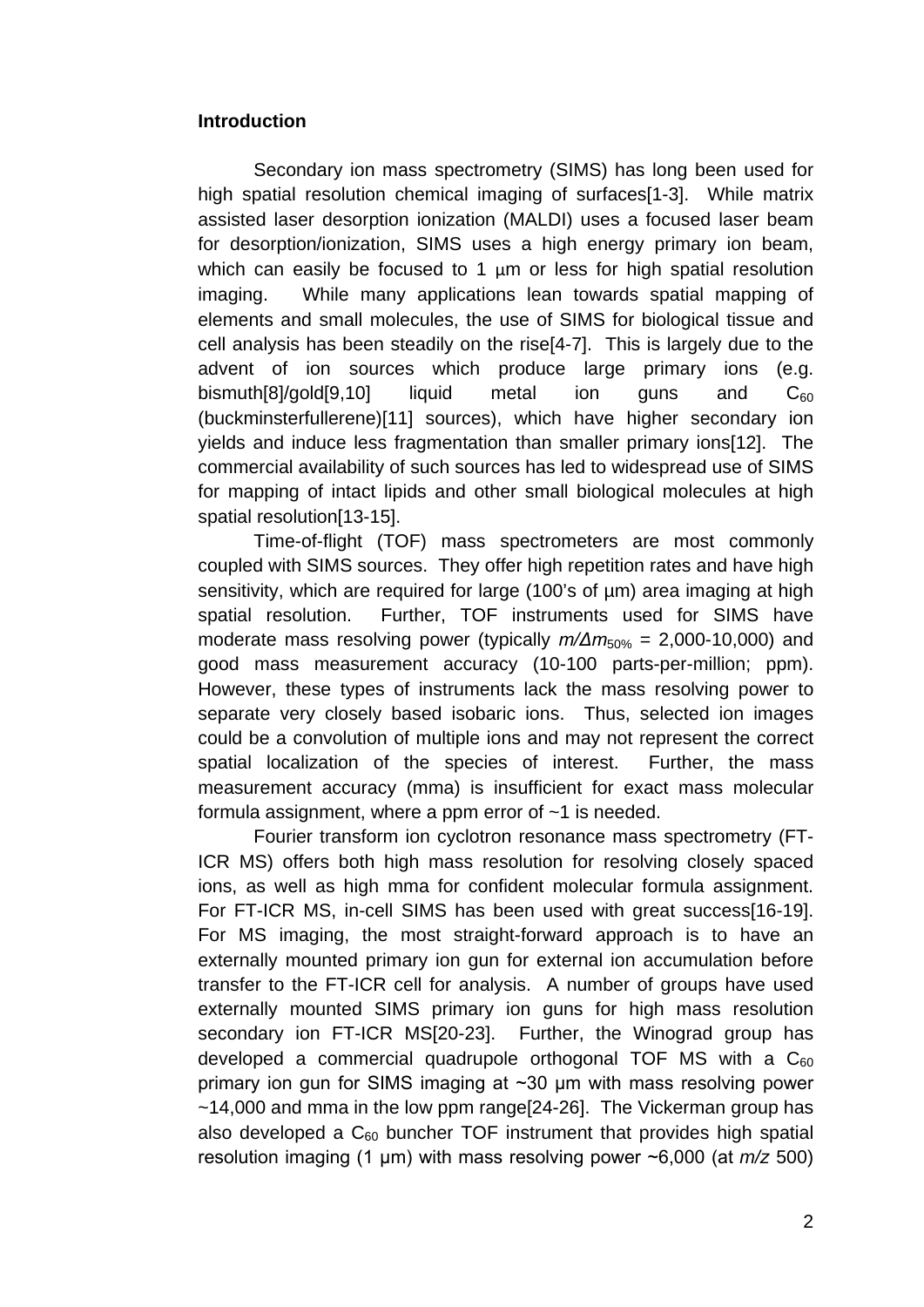[5,27,28]. These "hybrid" instruments both have the additional analytical capability of tandem MS for detailed analysis of secondary ions.

We have recently published the first combination of a polyatomic primary ion source  $(C_{60})$  with an FT-ICR MS[29]. This system illustrates the additional benefit of high resolution mass spectrometry for SIMS imaging analysis, namely high mass accuracy (< 1 ppm), high mass resolving power ( $m/\Delta m_{50\%} > 100,000$ ) and MS/MS capabilities. In this manuscript we report improved MS imaging of biological tissue (here, rat brain), via improvements in the ion transfer optics. Current experimental figures of merit including mass measurement accuracy, mass resolving power and MS imaging spatial resolution are presented and discussed.

## **Experimental**

C<sub>60</sub> Secondary Ion FT-ICR MS

 $C_{60}$  secondary ion FT-ICR MS experiments were performed with a home-built system mated to a 9.0 T solariX FT-ICR MS (Bruker Daltonics, Billerica, MA, USA) which has been described previously[29]. Briefly, the instrument features a 40 keV C<sub>60</sub> primary ion gun (lonoptika, Chandlers Ford, Hampshire, U.K.) operated in direct-current mode (DC) for fast production of secondary ion populations[26,28]. All experiments described in this paper used a primary ion beam energy of 20 keV and were done in the positive-ion mode. Here, the ion optics have been modified from the original  $C_{60}$  SIMS FT-ICR MS design for improved sensitivity. Secondary ions are collected by an octopole ion guide and are then injected into one long quadrupole ion guide into the first multipole of the commercial solariX FT-ICR MS. This modification has eliminated one quadrupole and a conductance limit. Thus, the pressure in the sample chamber is higher than previously reported:  $4x10^{-6}$  mbar versus  $2x10^{-7}$  mbar. There is no observed rise of pressure in the  $C_{60}$  primary ion source and no deleterious effects to the primary ion beam or secondary ion collection have been observed at this slightly higher pressure[24]. A schematic of the modified  $C_{60}$  source can be found in electronic supplementary material Figure S1.

**Fig. S1** Schematic representation of the  $C_{60}$  secondary ion source that has been coupled to a FT-ICR MS. The ion transfer optics were modified to include only an octopole for secondary ion collection and a quadrupole for transport of the ions to the commercial instrument's ion optics.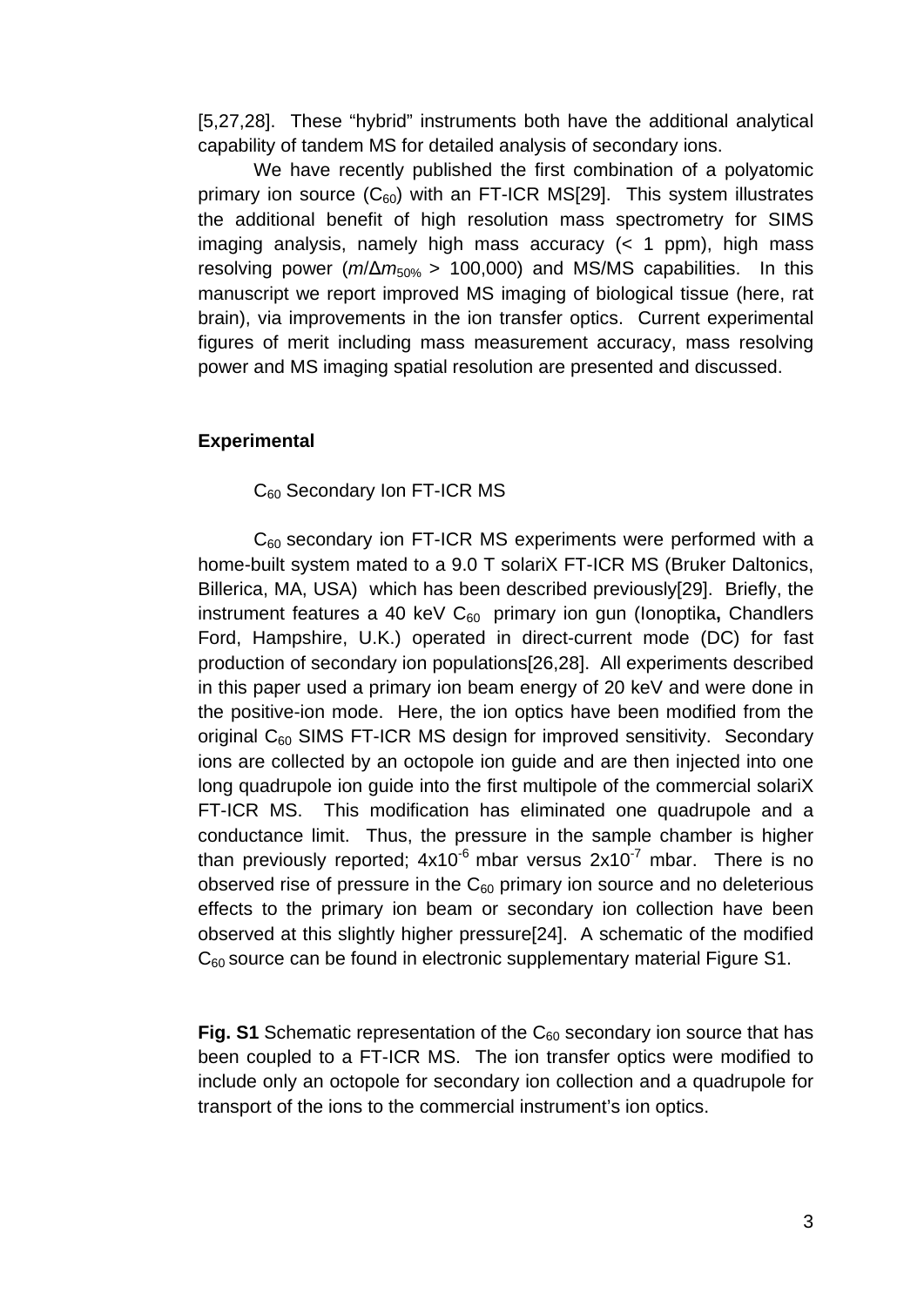#### FT-ICR MS Data Analysis

External mass calibration was performed using known indium oxide clusters from the ITO coated glass slide. Data was processed with the AMOLF developed Chameleon software[30]. Transients were apodized with a exponential function, zero filled once, fast Fourier transformed[31] and mass calibrated. Root-mean-square errors (rms) calculations, total ion current plots and ppm error plots were performed with in-house developed Matlab code (MATLAB version 7.13.0.564 (64 bit), Mathworks, Natick, USA).

#### FT-ICR MS Rat Brain Tissue Imaging

Rat brain (Adult male Sprague-Dawley; Harlan Laboratories Inc., Livermore, CA, USA) was sectioned to ~12 μm on a cryo-microtome and thaw mounted on an ITO coated glass slide and stored at -20 ˚C until use. Profile spectra (Fig. 1) used a random stage raster during 3 s of secondary ion accumulation with a transient size of 1 megaword (MW). In the imaging mode, a surface exposure time (ion accumulation time) of 0.4 s per pixel was used with a primary ion beam spot size of 75 µm (primary ion dose of 1.2x10<sup>12</sup> ions/cm<sup>2</sup>), a stage step size of 150  $\mu$ m and transients of 2 MW were recorded. A calibration function that corrects for total ion abundance and relative ion abundance fluctuations was used[32,33,30]. Typically, hybrid ion trap/FT mass spectrometers will use a method to keep the number of ions injected into the FTMS as similar as possible (e.g automatic gain control), as to limit such mass shifts. However, such methods are not highly applicable to MS imaging, as the observed ion abundances can be erroneous due to different ion accumulation times depending on the total ion abundance. Thirteen mass spectra that span the range of total ion abundance observed over the rat brain section were used to calculate additional calibration terms for the total ion and relative ion abundance correction (peaks used were those of ITO clusters from the underlying ITO slide). In this way, ion-number fluctuations in the ICR cell, and thus mass fluctuations, due to tissue heterogeneity are corrected for. Mass spectra were apex peak picked at a signal-to-noise ratio  $(S/N) \ge 5$ and a "Mosaic Datacube" was generated with a mass bin size of 0.001 Da[30]. Exact mass assignments were made at mass accuracy tolerance of 2 ppm with possible elemental formulae  $C_{0-100}H_{1-100}N_{0-3}O_{0-15}S_{0-2}P_{0-1}Na_{0-1}$  $1K<sub>0-1</sub>$  in the MIDAS Molecular Formula Calculator v1.1 from the ICR Program at the National High Magnetic Field Laboratory. The LIPID MAPS database was used for assignment of intact phospholipids, with a search tolerance of 0.005 Da (LIPID Metabolites and Pathways Strategy; http://www.lipidmaps.org).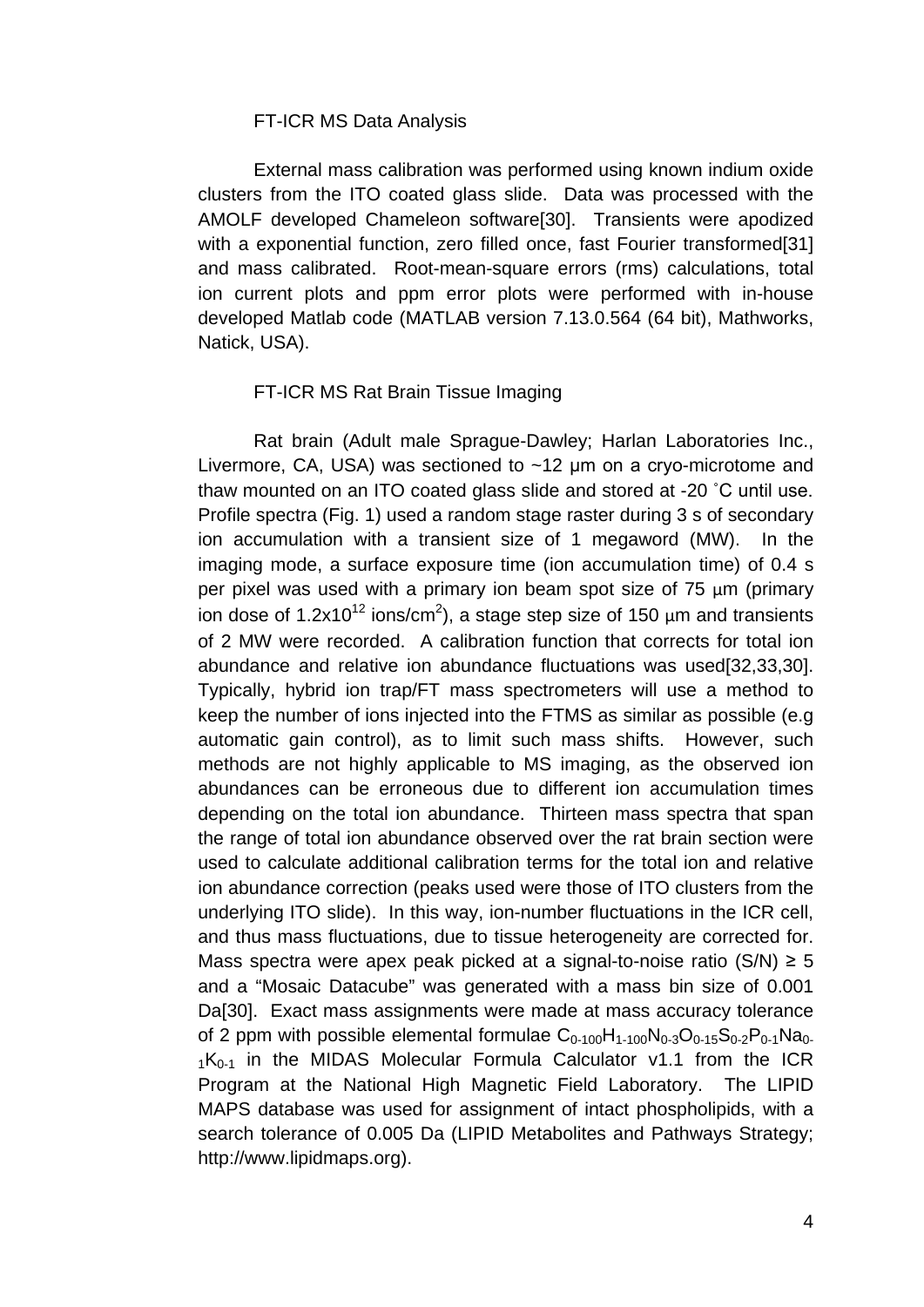## TOF-SIMS

The same rat brain section was analyzed on a Triple Focusing Time of Flight mass spectrometer (TRIFT II, Physical Electronics Inc., Chanhassen, MN, USA) with a gold liquid metal ion gun. Experiments were performed in static SIMS mode with 22 keV Au<sup>+</sup> primary ions in the positive-ion mode. The entire brain was analyzed in the mosaic mode (128 x 128 tiles with 256 x 256 pixels per tile), a raster size of 100  $\mu$ m (pixel size = 391 nm) and 3 s acquisition per tile. Raw spectra were converted to the AMOLF "Datacube" structure with a mass bin size of 0.01 Da.

## Transmission Electron Microscopy Grid

A transmission electron microscopy (TEM) grid (pitch = 83 μm, bar width = 10 μm; Agar Scientific, Stansted, Essex, U.K.) was applied on top of brilliant green dye (Staedler Lumocolor 318-5 permanent marker, Staedtler Mars GmbH & Co. KG, Nuernberg, Germany) to test the spatial resolution capabilities of the platform. Short transients (256 kilo-word) were collected for fast image generation. A primary ion beam spot size of 20 um was used with a surface exposure time (ion accumulation time) of 0.75 s per pixel for a primary ion dose of 2.24x10 $^{\text{13}}$  ions/cm $^{\text{2}}$ .

## **Results and Discussion**

Here, we report new developments on a  $C_{60}$  secondary ion FT-ICR mass spectrometer for improved sensitivity and thus improved MS imaging on biological tissue. The prototype instrument had limited sensitivity, which resulted in the use of high primary ion doses (long accumulation time) in order to detect high quality mass spectra. As discussed above, the instrumental modifications entail the removal of one stage of differential pumping (a conductance limit and a quadrupole) and the extension of the remaining transfer quadrupole. These modifications have improved the sensitivity considerably, as illustrated by the lower primary ion dose needed for high quality spectra from biological tissue sections (reduced from 4.38 X 10<sup>14</sup> ions/cm<sup>2</sup> to 1.2x10<sup>12</sup> ions/cm<sup>2</sup>, i.e. below the SIMS static limit). Further, the modifications have led to the detection of intact lipid species from biological tissue sections with good signal-to-noise ratio.

**Figure 1** shows a single mass spectrum from a rat brain section, zoomed into the lipid region of the spectrum.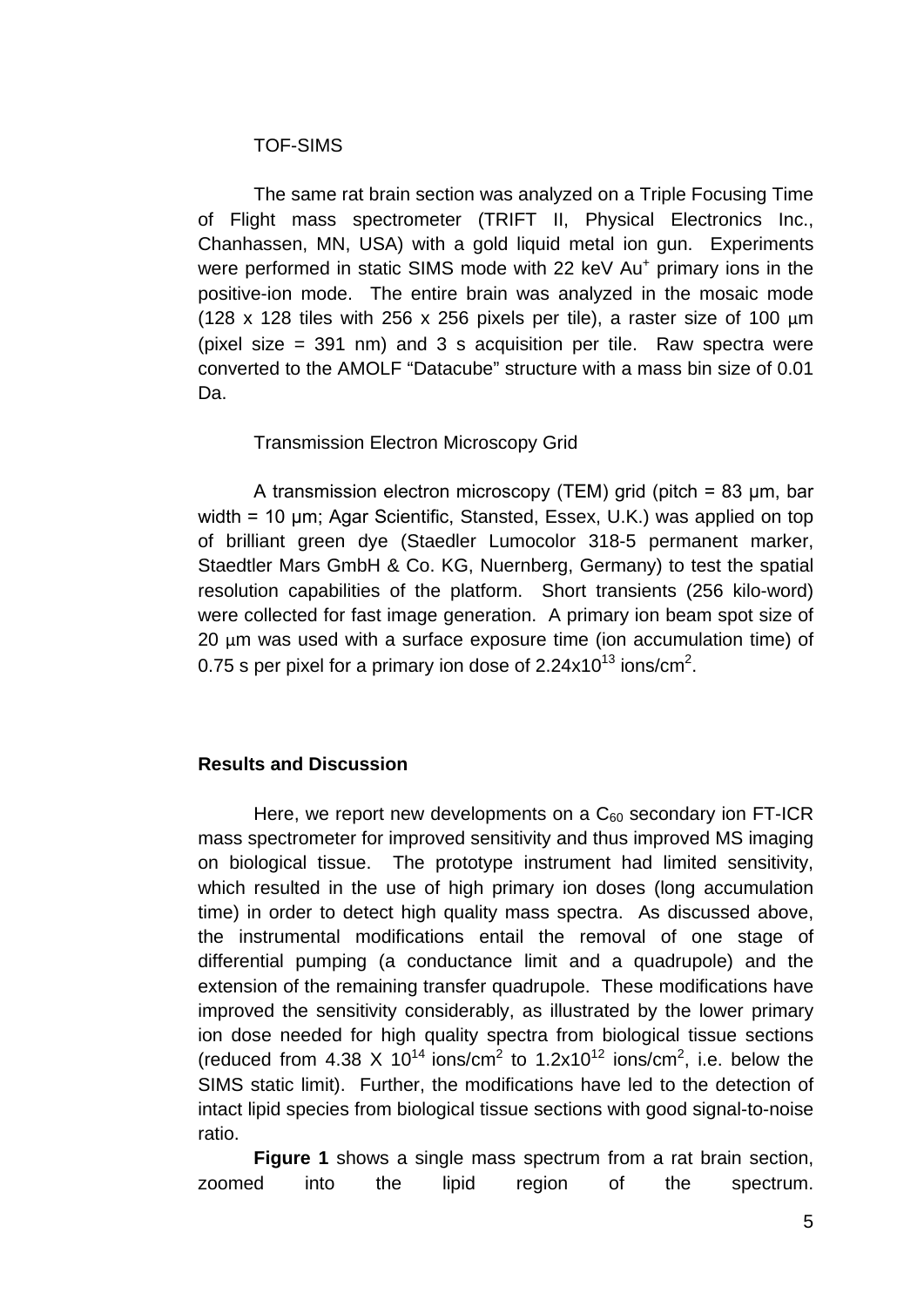Diacylglycerophosphocholine (PC) lipids are detected with good S/N (PC 32:0 ([M+K]<sup>+</sup>) at  $m/z$  772.5257 has a S/N of 68:1) and results in a rich spectrum in the lipid region. The abundant PC lipids are measured with exceptional mass accuracy, all within 1 ppm of the exact mass. The abundant peaks at *m/z* 713.4517 and 739.4835 are not intact lipids, rather the loss of trimethylamine  $(-N(CH_3)_3)$  from  $m/z$  772.5257 and 798.5410, respectively. This fragmentation mechanism is associated with cation-lipid adducts (i.e. Na and K) and has been observed previously by  $C_{60}$  SIMS and MALDI[34]. Fig. 1 exemplifies the advantage of coupling the polyatomic primary ion source with a high performance mass analyzer, specifically the matrix-free exact mass analysis of intact lipids from biological tissue sections.



**Fig. 1** Zoom mass spectrum of the lipid mass range from a single  $C_{60}$ secondary ion FT-ICR acquisition on rat brain tissue. Abundant diacylglycerophosphocholine lipids are detected with good signal-to-noise ratio and mass measurement accuracy.

While Fig. 1 illustrates the advantages of this platform for profiling analysis, the aforementioned instrument improvements have also improved the MS imaging capabilities. **Figure 2** contains various selected ion images from an MS imaging run of a rat brain section. A raster size of 150 μm was used in order to analyze the entire brain section in a reasonable amount of time (6,738 pixels, 17.5 hour analysis). However, the  $C_{60}$  primary ion beam diameter was 75  $\mu$ m, thus higher spatial resolution tissue imaging is possible. Fig. 2 illustrates the higher chemical diversity accessible with the improved ion transfer optics. At the bottom of Fig. 2 are selected ion images of intact PC lipids. It should be noted that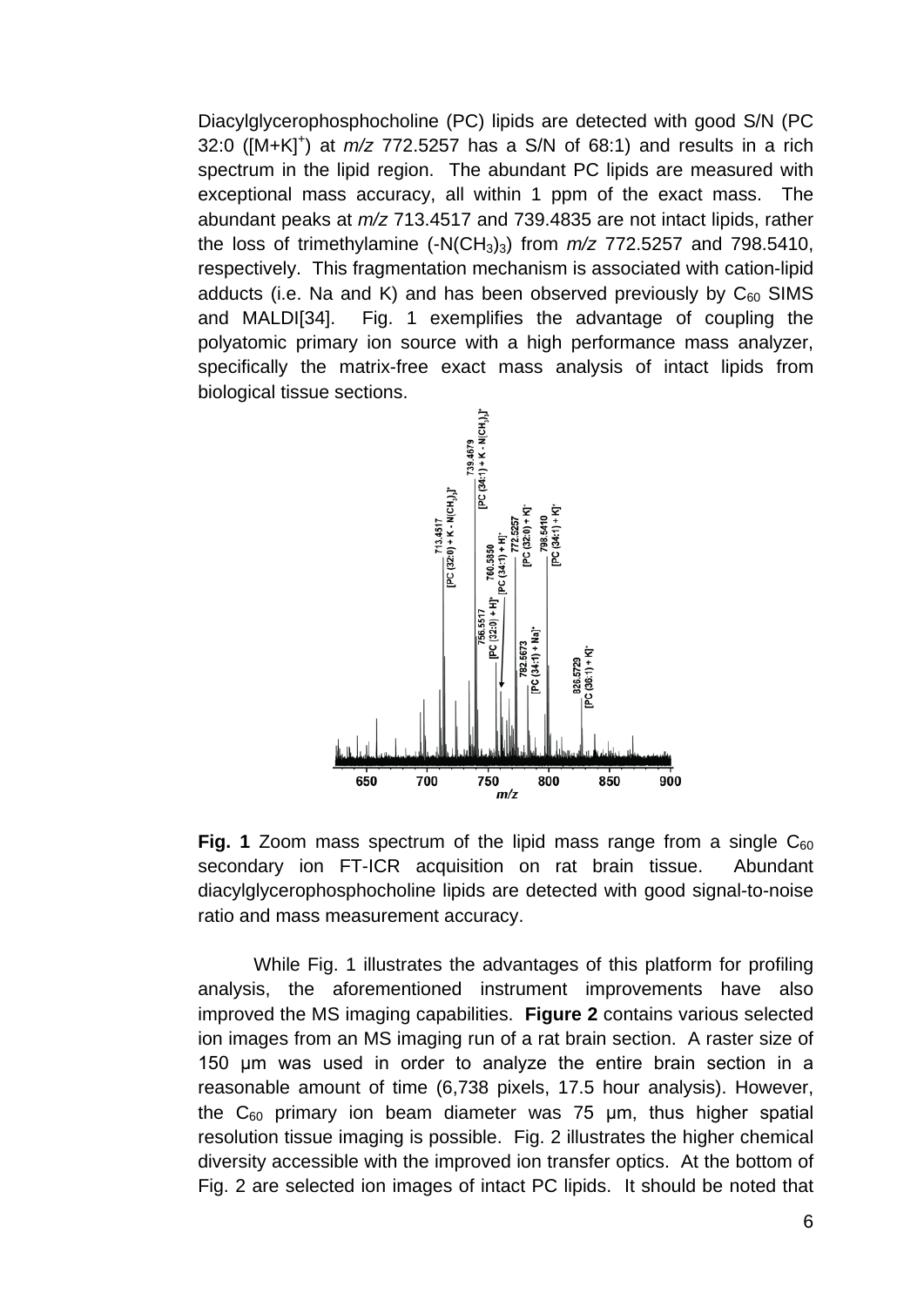the accumulation time per pixel in Fig. 2 was only 0.4 s, while that of Fig. 1 used a 3 s accumulation time and that previous experiments required up to 15 s for high quality spectra. Images are shown with a *m/z* bin size of 0.002 Da to ensure ultimate chemical specificity and the mass indicated is the average mass of all peaks detected above  $S/N = 5$ .



**Fig. 2** Ion selected images from a  $C_{60}$  secondary ion FT-ICR MS imaging analysis of a rat brain tissue section. The identity of the ion is indicated, as well as the average mass of all peaks at that mass with S/N > 5. Rootmean-square error after abundance corrected mass calibration. Primary ion beam diameter was 75 μm, stage step size was 150 μm and the scale bar is 2 mm.

The data shown in Fig. 2 was calibrated with a calibration equation that corrects for total and relative ion abundance fluctuations, which cause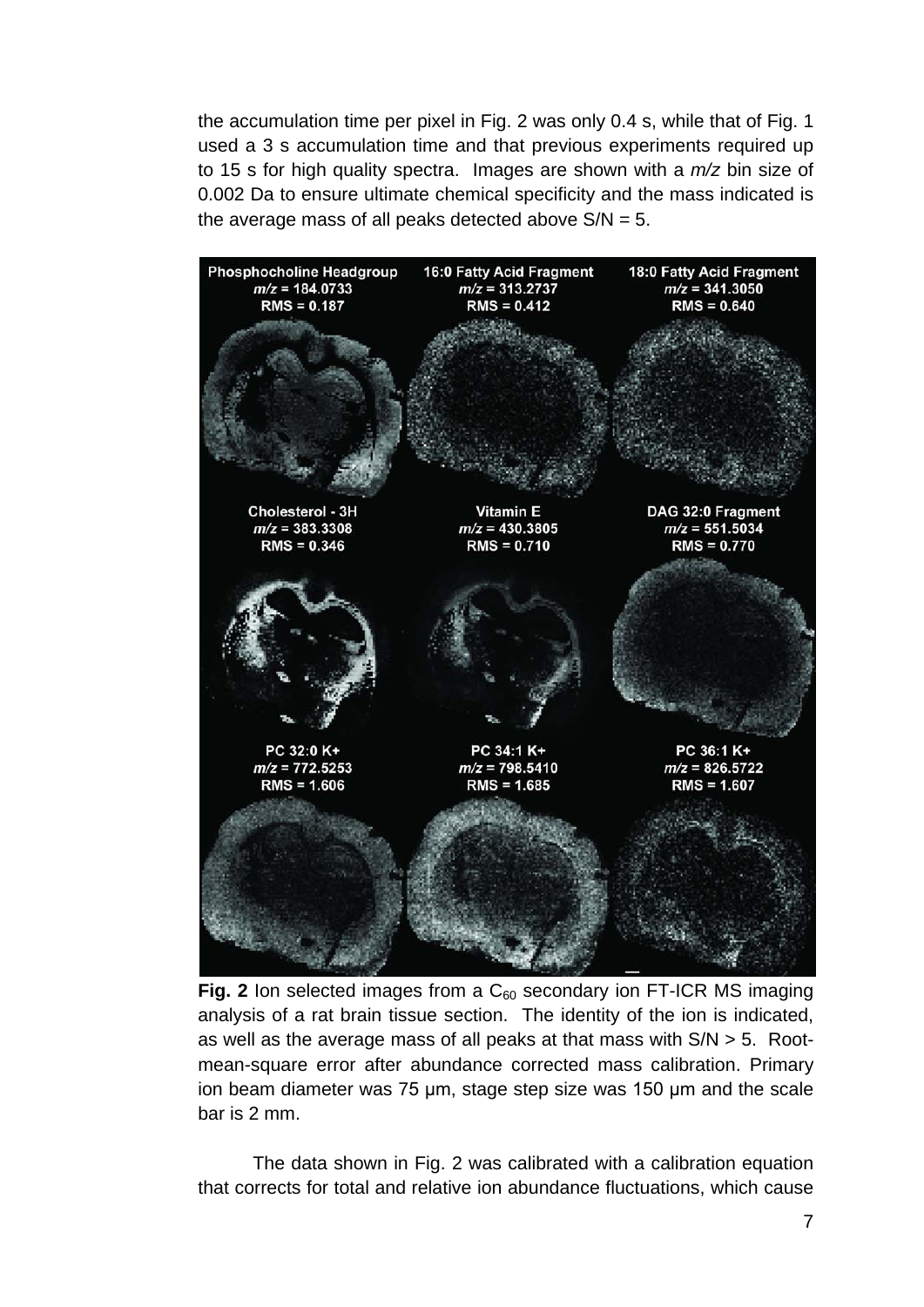frequency shifts and thus mass shifts (see Experimental section). The root-mean-square error for all ions shown in Fig. 2 was below 2 ppm. The rms error is higher at higher mass because the abundance correction parameters were calculated with respect to ITO clusters, which have the highest abundance below *m/z* 400. An interesting way to observe the results of the abundance correction calibration is to plot the ppm error of a selected ion *in each pixel* to generate a ppm error image. This is shown in **Figure 3**, along with the total ion count image and the ion selected image of cholesterol [M-OH+H]<sup>+</sup>. Fig. 3a shows a total ion count image, where the highest abundance pixels are from the ITO slide surrounding the tissue section. On the brain tissue section, the corpus callosum shows a higher abundance than the surrounding tissue. Similarly, the cholesterol fragment at  $m/z$  369.35 ([M-OH+H]<sup>+</sup>) shows a high abundance in the corpus callosum (**Fig. 3b**). However, when the ppm error (external calibration) of the cholesterol fragment is plotted as an image, as in **Fig. 3c,** it can be seen that cholesterol is distributed throughout the tissue section, as expected. Further, the mass measurement accuracy within the corpus callosum is better than that of the surrounding tissue, which results in the white shading of the corpus callosum (ppm error closer to 0) and the blue shading of the surrounding tissue in Fig. 3c. This also indicates that the number of ions used for external calibration more closely matches the higher ion load from the corpus callosum than that from the surrounding tissue. However, when the abundance correction calibration is applied, as shown in **Fig. 3d,** the ppm error plot of the cholesterol fragment loses contrast, which shows that the calibration method corrects for the differences in ion abundance per pixel. Further, the mass accuracy is improved (centered near zero) thus the nearly uniform white image of Fig. 3d. Such high mass accuracy (and precision) ensures that ion selected images represent the analyte distribution and are not affected by ion number fluctuation due to tissue heterogeneity.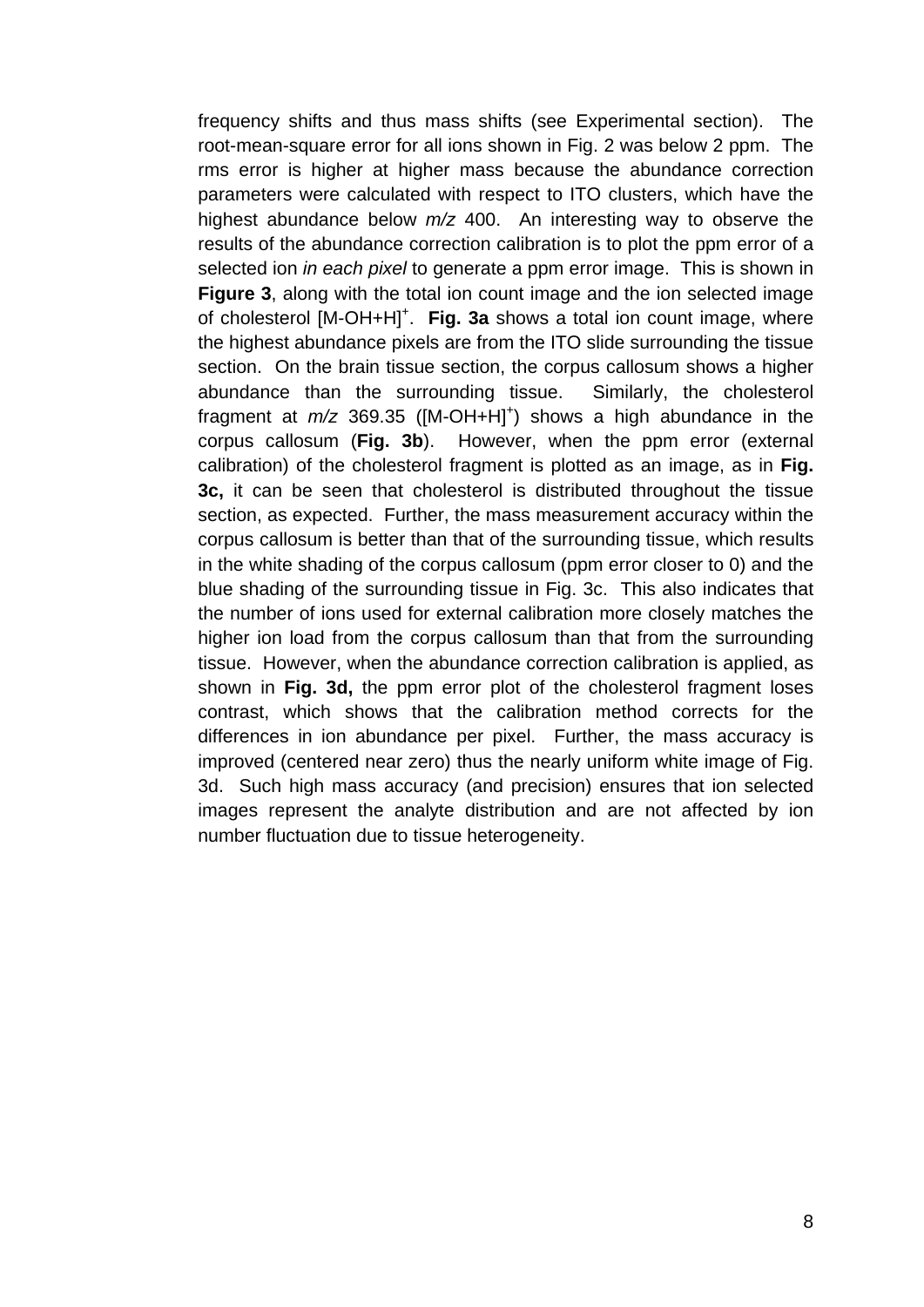

**Fig. 3** Results of correction of ion abundance fluctuations. a) total ion count image, b) ion selected image of cholesterol fragment ( $m/z$  369.352  $\pm$ 0.001), c) ppm error plot for externally calibrated dataset and d) ppm error plot after abundance correction calibration. The scale bar is 2 mm.

The rat brain section shown in Figures 2 and 3 was also measured by TOF-SIMS. **Figure 4** shows an overlay of the summed mass spectra from FT-ICR MS and TOF-MS. The FT-ICR MS spectrum was binned at 0.001 Da and the TOF-MS spectrum at 0.01 Da (binning of the TOF-MS spectrum at 0.001 Da resulted in a discontinuous spectrum). It is clear from Fig. 4 that the FT-ICR provides more spectral detail than the TOF-MS. The zoom inset shows *m/z* 371, where the FT-ICR resolves seven peaks that are unresolved in the TOF-MS spectrum. As Fletcher and Vickerman discuss[35], for TOF-SIMS there is often a compromise between high spatial resolution imaging and high mass resolution. The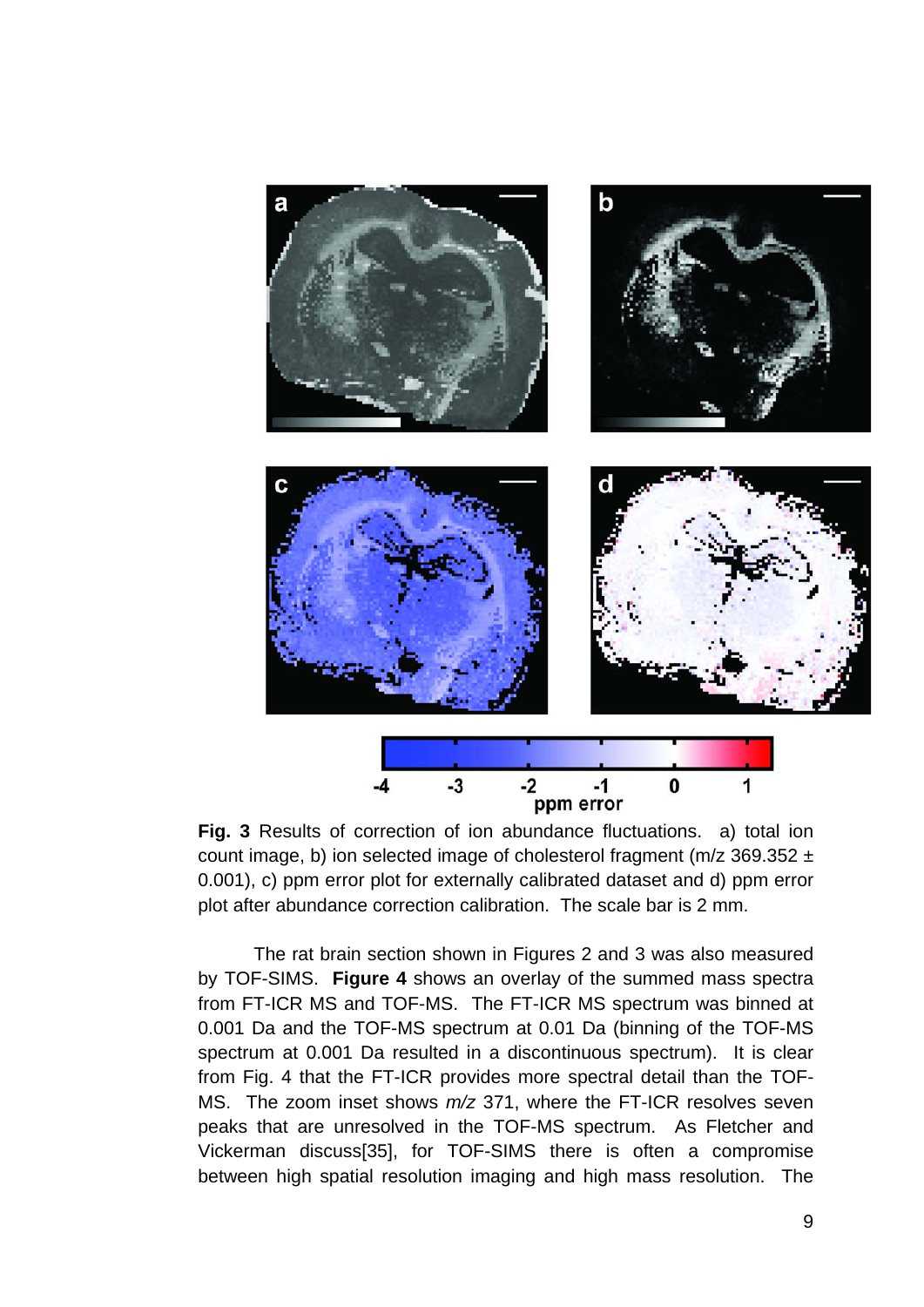TOF-SIMS spectrum shown in Fig. 4 was collected under optimum imaging conditions; that is (relatively) long primary ion pulses (19 ns, unbunched) for a stable spot at each position and faster data acquisition to allow analysis of the *whole* tissue section. Importantly, the high mass resolving power of FT-ICR MS improves the chemical specificity for secondary ion mass spectrometry imaging with high mass resolving power, which is commonly compromised in TOF-SIMS imaging.



**Fig. 4** Spectral overlay of TOF-MS (red) and FT-ICR MS (black) of secondary ion mass spectrometry of the same rat brain section. The high mass resolving power of the FT-ICR reveals mass features obscured in the TOF spectrum. For comparison, the spectra were scaled to the highest abundance peak in each spectral window.

The spectra from Figures 2, 3 and 4 were collected with long transients for high mass resolving power over the entire mass range (2 MW transient data size). At *m/z* 750, the maximum achievable mass resolving power (*m*/Δ*m*50%) is 67,500 (126,500 at *m*/*z* 400). However, in heterodyne mode ("narrow band") much higher mass resolving power is possibleby FT-ICR MS, as longer transients can be collected without extremely large transient data sizes, but at the cost of the mass range of interest. The mass spectrum in **Figure 5** was collected in heterodyne mode in the mass region of the  $In_2O_1$  cluster ( $m/z$  245) from a single  $C_{60}$ secondary ion FT-ICR MS analysis of an ITO coated glass slide. In this way, the mass resolving power is extremely high, greater than 3,000,000 for all peaks. Such ultra-high mass resolving power expands the capabilities of SIMS analysis to experiments such as sulfur counting[36,37] and isotopic fine structure analysis for exact mass assignment[36,38-40].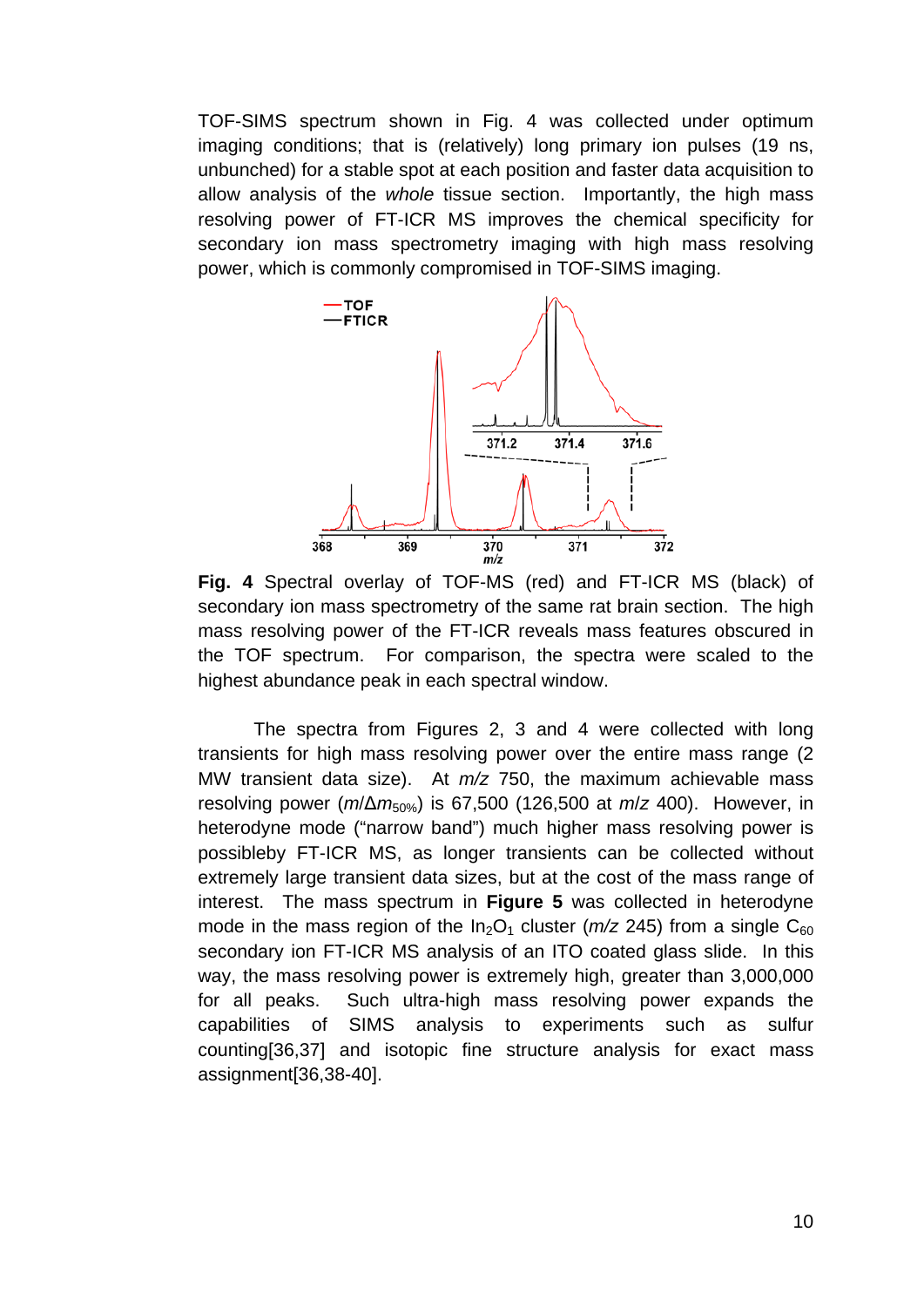

**Fig. 5** C<sub>60</sub> secondary ion FT-ICR mass spectrum of an ITO slide in heterodyne mode. The mass resolving power is extremely high, but at the expense of a narrow mass range.

The improvements in sensitivity described above also enable higher spatial resolution imaging, since a smaller primary ion beam probes a smaller surface area, thus a fewer number of secondary ions are generated per pixel. A TEM grid (pitch =  $83 \mu m$ , bar width =  $10 \mu m$  and hole = 73 μm) applied on top of brilliant green organic dye was used to test the spatial resolution capabilities of the platform, as shown in **Figure 6**. The ion selected image of the M<sup>+•</sup> of brilliant green is shown (385.265  $\pm$ 0.005 Da, exact mass =  $385.2638$ , RMS error =  $1.47$  ppm) and is detected from within the holes under the TEM grid. The locations of the grid bar are visible in the image, despite the probe size of 20 μm. This is due to the much lower abundance of the brilliant green when on top of a bar, even though some dye is still ionized by the slightly larger beam. In addition, the repetitive pattern of the grid is reproduced reliably and homogeneously, which owns to the stability of the primary ion gun and the stage positioning. While still a standard sample, these results are very promising for high spatial resolution  $C_{60}$  secondary ion FT-ICR MS imaging.



**Fig. 6** Ion selected image of brilliant green  $(385.265 \pm 0.005)$  Da) from beneath a TEM grid (pitch =  $83 \mu m$ , bar width =  $10 \mu m$  and hole =  $73 \mu m$ ). The repetitive structure of the grid is reproduced well and the locations of the grid bars can be seen, even though the probe size is slightly larger than these features. An overlay with the optical image of the TEM grid is shown in the top right.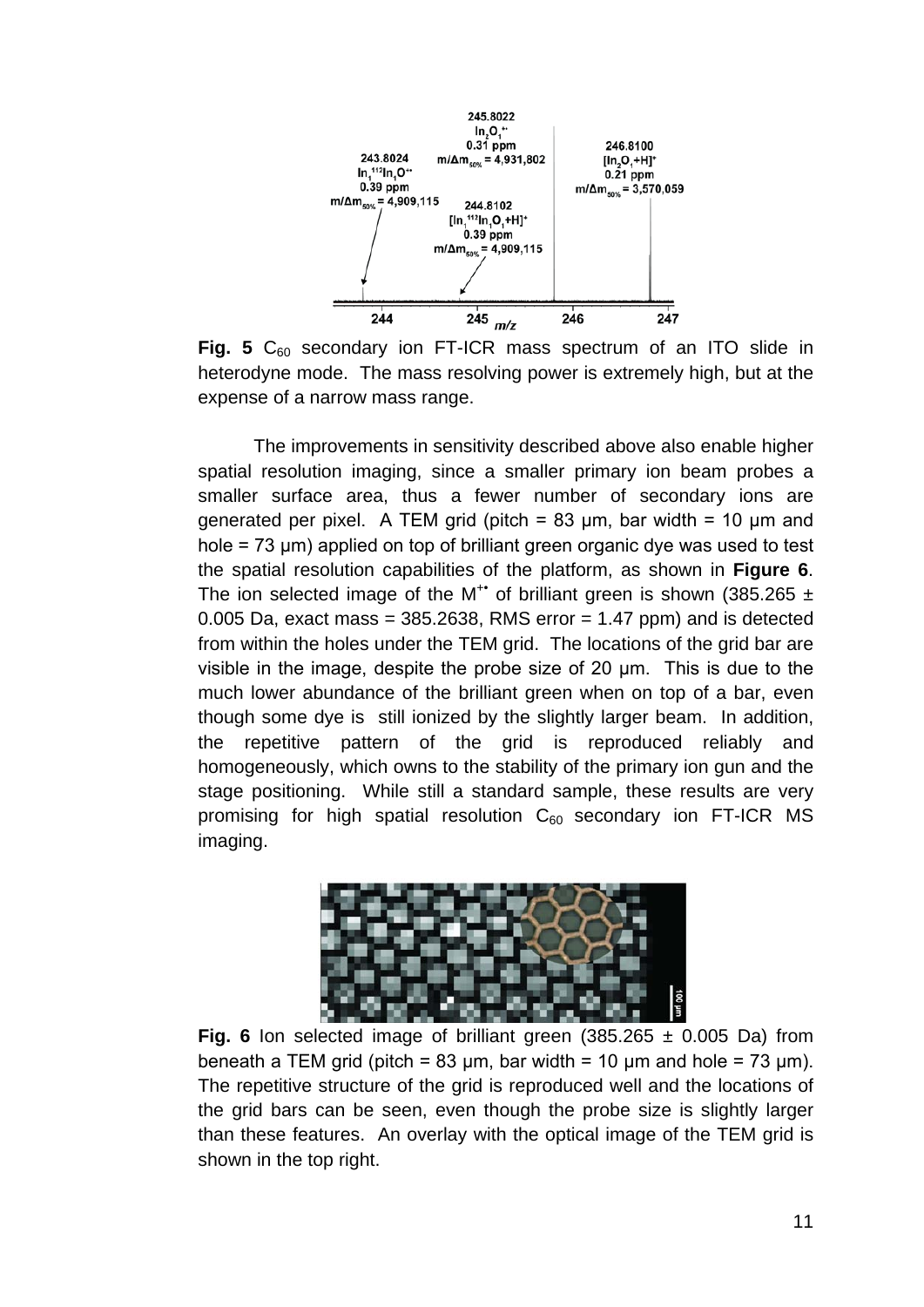## **Conclusions**

Here, we present high chemical specificity secondary ion MS imaging by Fourier transform ion cyclotron resonance mass spectrometry. Refinement of the ion transfer optics has improved the sensitivity of the platform and thus the quality of mass spectrometry imaging experiments. Primary ion doses below the static limit can now be used for high quality mass spectra. Further optimization of the ion transfer optics should provide additional sensitivity gains, for smaller primary ion beam sizes and better spatial resolution imaging.

The platform offers unprecedented mass resolving power and mass measurement accuracy for secondary ion mass spectrometry. Such high performance can provide exact mass identification of secondary ions with high specificity due to the high mass resolving power. Tissue imaging results in very rich mass spectra and can be used for complementary analysis with lower performance "conventional" time-of-flight secondary ion mass spectrometers which provide higher spatial resolution capabilities. The ultra-high mass resolving power capabilities of this platform can provide unique mass spectral analysis not possible elsewhere.

## **Acknowledgements**

This work is part of the research program of the Foundation for Fundamental Research on Matter (FOM), which is part of The Netherlands Organization for Scientific Research (NWO). This publication was supported by the Dutch national program COMMIT. Portions of this research were supported by the American Reinvestment and Recovery Act of 2009 and the U.S. Department of Energy (DOE) Office of Biological and Environmental Research. The research described in this article was performed at the W. R. Wiley Environmental Molecular Sciences Laboratory (EMSL), a national scientific user facility sponsored by the Department of Energy's Office of Biological and Environmental Research and located at Pacific Northwest National Laboratory (PNNL). PNNL is operated by Battelle for the U.S. Department of Energy under Contract DE-AC05-76RLO 1830. D.F.S. would like to acknowledge the Alternate Sponsored Fellowship program at PNNL and R.M.A.H. the EMSL Wiley Visiting Scientist Fellowship program for support of portions of this work. We thank Jordan Smith and Chuck Timchalk (PNNL) for supplying the rat brain section and Julia Jungmann (AMOLF) for preparing the TEM grid sample.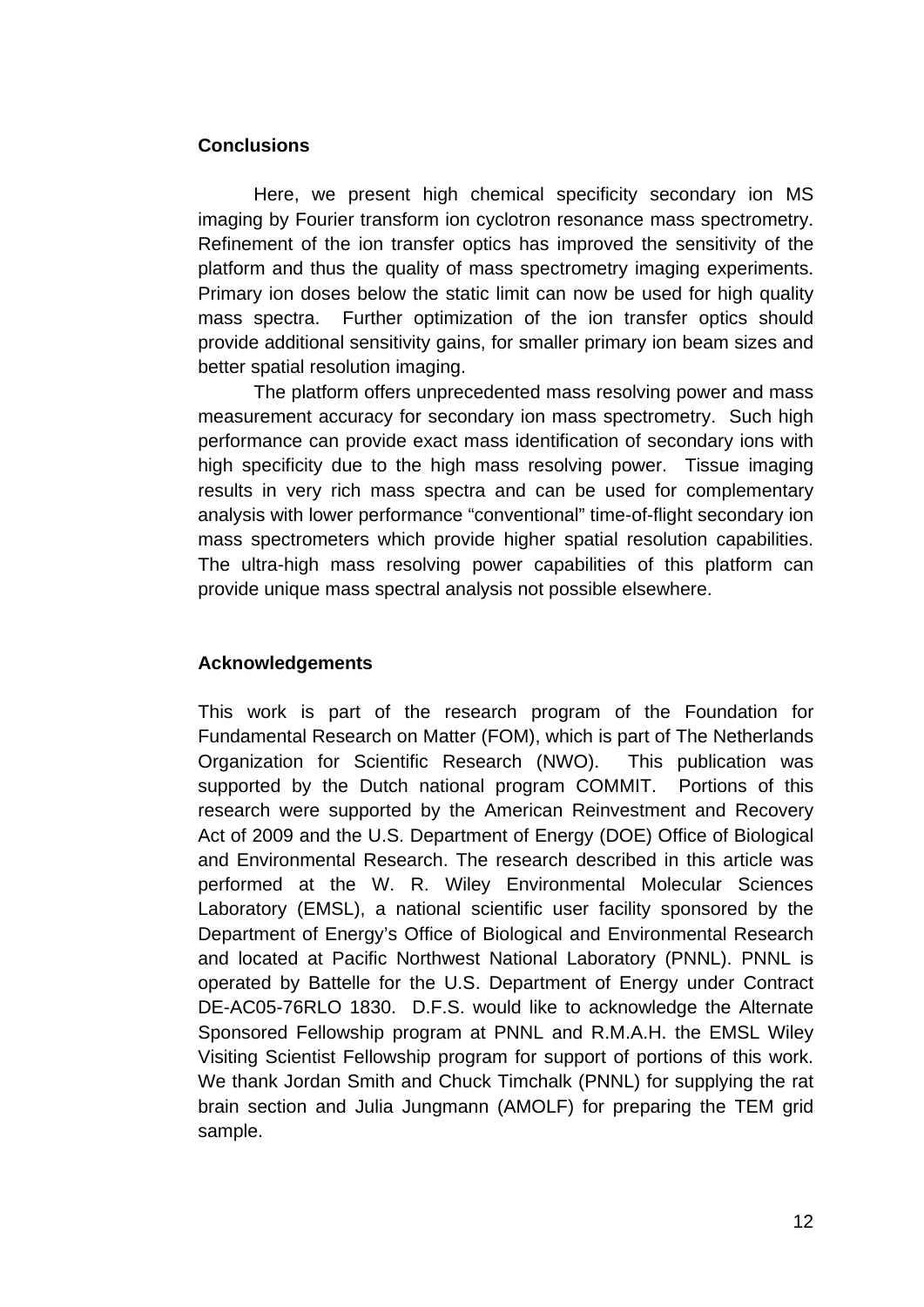## **References**

1. Benninghoven A (1973) Surface investigation of solids by the statical method of secondary ion mass spectroscopy (SIMS). Surf Sci 35427-457

2. Benninghoven A (1994) Surface-analysis by secondary-ion massspectrometry (SIMS). Surf Sci 299(1-3):246-260

3. Vickerman JC, Briggs D (eds) (2001) ToF-SIMS: Surface analysis by mass spectrometry. SurfaceSpectra Manchester

4. Brunelle A, Laprevote O (2009) Lipid imaging with cluster time-of-flight secondary ion mass spectrometry. Anal Bioanal Chem 393(1):31-35

5. Fletcher JS (2009) Cellular imaging with secondary ion mass spectrometry. Analyst 134(11):2204-2215

6. Touboul D, Laprévote O, Brunelle A (2011) Micrometric molecular histology of lipids by mass spectrometry imaging. Curr Opin Chem Biol 15(5):725-732

7. Passarelli MK, Winograd N (2011) Lipid imaging with time-of-flight secondary ion mass spectrometry (ToF-SIMS). Biochim Biophys Acta 1811(11):976-990

8. Touboul D, Kollmer F, Niehuis E, Brunelle A, Laprévote O (2005) Improvement of biological time-of-flight-secondary ion mass spectrometry imaging with a bismuth cluster ion source. J Am Soc Mass Spectrom 16(10):1608-1618

9. Benguerba M, Brunelle A, Della-Negra S, Depauw J, Joret H, Le Beyec Y, Blain MG, Schweikert EA, Assayag GB, Sudraud P (1991) Impact of slow gold clusters on various solids: Nonlinear effects in secondary ion emission. Nucl Instr Meth Phys Res B 62(1):8-22

10. Davies N, Weibel DE, Blenkinsopp P, Lockyer N, Hill R, Vickerman JC (2003) Development and experimental application of a gold liquid metal ion source. Appl Surf Sci 203223-227

11. Weibel D, Wong S, Lockyer N, Blenkinsopp P, Hill R, Vickerman JC (2003) A c60 primary ion beam system for time of flight secondary ion mass spectrometry:  Its development and secondary ion yield characteristics. Anal Chem 75(7):1754-1764

12. Kollmer F (2004) Cluster primary ion bombardment of organic materials. Appl Surf Sci 231153-158

13. Winograd N (2005) The magic of cluster SIMS. Anal Chem 77(7):142A-149A

14. Winograd N, Garrison BJ (2010) Biological cluster mass spectrometry. In: Leone SR, Cremer PS, Groves JT, Johnson MA, Richmond G (eds)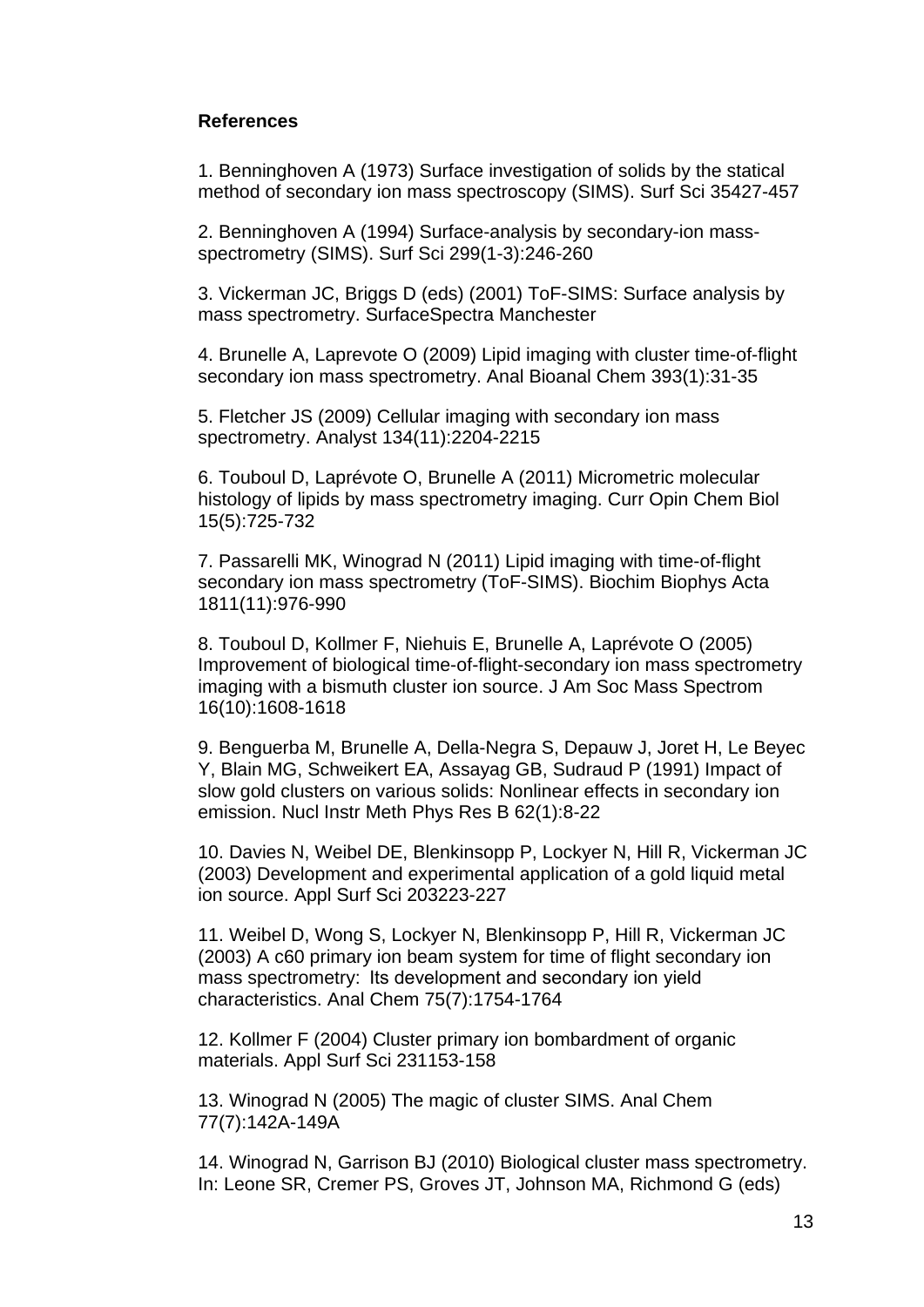Annual review of physical chemistry, vol 61, vol 61. Annual review of physical chemistry. Annual Reviews, Palo Alto, pp 305-322. doi:10.1146/annurev.physchem.040808.090249

15. Fletcher JS, Vickerman JC, Winograd N (2011) Label free biochemical 2D and 3D imaging using secondary ion mass spectrometry. Curr Opin Chem Biol 15(5):733-740

16. Castro ME, Russell DH (1984) Cesium ion desorption ionization with Fourier transform mass spectrometry (FTMS). Anal Chem 56(3):578-581

17. Castro ME, Russell DH (1985) Desorption ionization of cesium iodide by Fourier transform mass spectrometry. Anal Chem 57(12):2290-2293

18. Amster IJ, Loo JA, Furlong JJP, McLafferty FW (1987) Cesium ion desorption ionization with Fourier-transform mass-spectrometry. Anal Chem 59(2):313-317

19. Alvarez J, Cooks RG, Barlow SE, Gaspar DJ, Futrell JH, Laskin J (2005) Preparation and in situ characterization of surfaces using soft landing in a Fourier transform ion cyclotron resonance mass spectrometer. Anal Chem 77(11):3452-3460

20. Ijames CF, Wilkins CL (1990) An external secondary ion-source for Fourier-transform mass-spectrometry. J Am Soc Mass Spectrom 1(3):208- 216

21. Irion MP, Selinger A, Wendel R (1990) Secondary ion Fouriertransform mass-spectrometry - a new approach towards the study of metal cluster ion chemistry. Int J Mass Spectrom Ion Proc 96(1):27-47

22. McCullough SM, Gard E, Lebrilla CB (1991) A 3T external source quadrupole Fourier-transform mass-spectrometer for ion molecule reactions and analysis. Int J Mass Spectrom Ion Proc 107(1):91-102

23. Maharrey S, Bastasz R, Behrens R, Highley A, Hoffer S, Kruppa G, Whaley J (2004) High mass resolution SIMS. Appl Surf Sci 231972-975

24. Carado A, Kozole J, Passarelli M, Winograd N, Loboda A, Bunch J, Wingate J, Hankin J, Murphy R (2008) Biological tissue imaging with a hybrid cluster SIMS quadrupole time-of-flight mass spectrometer. Appl Surf Sci 255(4):1572-1575

25. Carado A, Kozole J, Passarelli M, Winograd N, Loboda A, Wingate J (2008) Cluster SIMS with a hybrid quadrupole time-of-flight mass spectrometer. Appl Surf Sci 255(4):1610-1613

26. Carado A, Passarelli MK, Kozole J, Wingate JE, Winograd N, Loboda AV (2008) C-60 secondary ion mass spectrometry with a hybridquadrupole orthogonal time-of-flight mass spectrometer. Anal Chem 80(21):7921-7929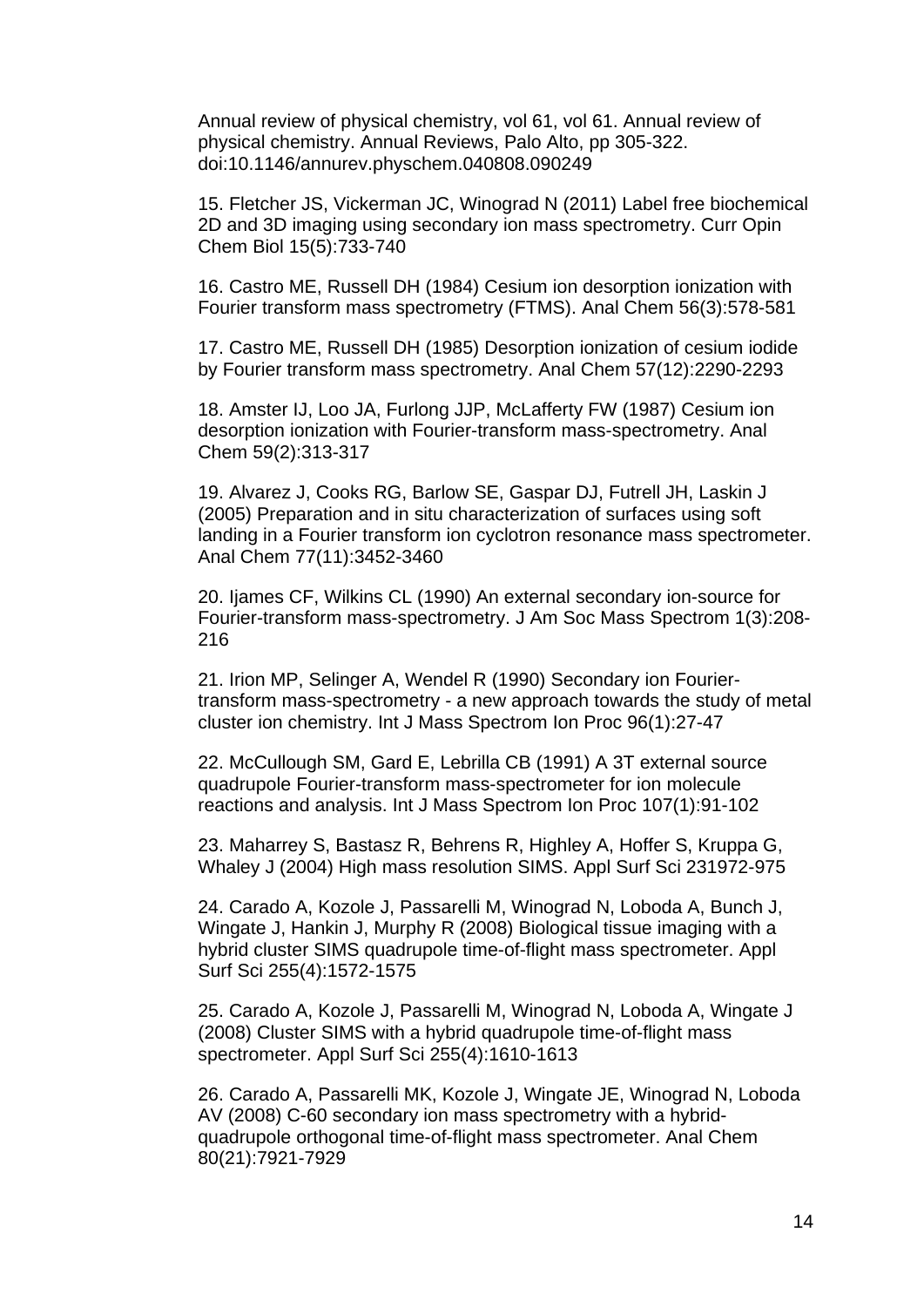27. Fletcher JS, Rabbani S, Henderson A, Blenkinsopp P, Thompson SP, Lockyer NP, Vickerman JC (2008) A new dynamic in mass spectral imaging of single biological cells. Anal Chem 80(23):9058-9064

28. Hill R, Blenkinsopp P, Thompson S, Vickerman J, Fletcher JS (2011) A new time-of-flight SIMS instrument for 3D imaging and analysis. Surf Interface Anal 43(1-2):506-509

29. Smith DF, Robinson EW, Tolmachev AV, Heeren RMA, Pasa-Tolic L (2011) C-60 secondary ion Fourier transform ion cyclotron resonance mass spectrometry. Anal Chem 83(24):9552-9556

30. Smith DF, Kharchenko A, Konijnenburg M, Klinkert I, Pasa-Tolic L, Heeren RMA (2012) Advanced mass calibration and visualization for FT-ICR mass spectrometry imaging. J Am Soc Mass Spectrom 23(11):1865- 1872

31. Frigo M, Johnson SG (2005) The design and implementation of FFTW3. Proc IEEE 93(2):216-231

32. Williams DK, Muddiman DC (2007) Parts-per-billion mass measurement accuracy achieved through the combination of multiple linear regression and automatic gain control in a Fourier transform ion cyclotron resonance mass spectrometer. Anal Chem 79(13):5058-5063

33. Williams DK, Chadwick MA, Williams TI, Muddiman DC (2008) Calibration laws based on multiple linear regression applied to matrixassisted laser desorption/ionization Fourier transform ion cyclotron resonance mass spectrometry. J Mass Spectrom 43(12):1659-1663

34. Passarelli MK, Winograd N (2011) Characterizing in situ glycerophospholipids with SIMS and MALDI methodologies. Surf Interface Anal 43(1-2):269-271

35. Fletcher JS, Vickerman JC (2010) A new SIMS paradigm for 2D and 3D molecular imaging of bio-systems. Anal Bioanal Chem 396(1):85-104

36. Shi SDH, Hendrickson CL, Marshall AG (1998) Counting individual sulfur atoms in a protein by ultrahigh-resolution Fourier transform ion cyclotron resonance mass spectrometry: Experimental resolution of isotopic fine structure in proteins. Proc Natl Acad Sci U S A 95(20):11532- 11537

37. Blake SL, Walker SH, Muddiman DC, Hinks D, Beck KR (2011) Spectral accuracy and sulfur counting capabilities of the ltq-FT-ICR and the ltq-orbitrap xl for small molecule analysis. J Am Soc Mass Spectrom 22(12):2269-2275

38. Miura D, Tsuji Y, Takahashi K, Wariishi H, Saito K (2010) A strategy for the determination of the elemental composition by Fourier transform ion cyclotron resonance mass spectrometry based on isotopic peak ratios. Anal Chem 82(13):5887-5891